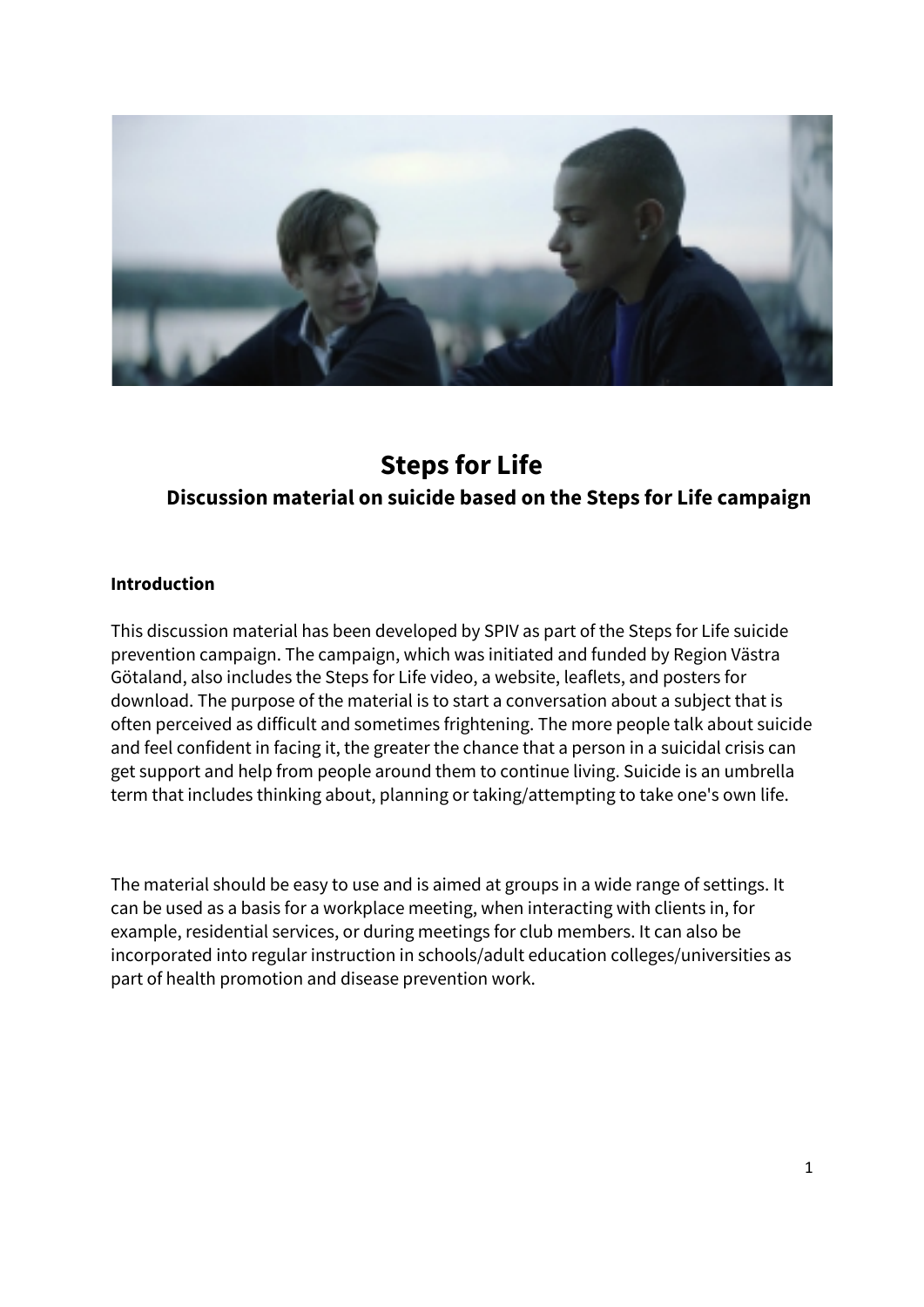#### **For the moderator:**

The material is based on the Steps for Life video, which can be viewed at www.stegforlivet.se or on YouTube. The video is five minutes long, and is subtitled in both Swedish and English.

Remember that discussions about life and death can evoke strong emotions. This is not dangerous; it is perfectly normal. If anyone seems sad after the discussion, it is a good idea for the moderator to follow up and ask how the person is feeling. A few days after the meeting, it is also a good idea to follow up with all the participants individually or in groups to see how the discussion was received and perceived. Let them know in advance that this will be done so that everyone knows that a follow-up is part of the plan.

If you are worried about someone close to you or unsure about how they are feeling, ask them about suicidal thoughts. It's the only way to find out.

#### **Procedure:**

We have developed three different discussion models. Choose the one(s) you think are best suited for the group you are meeting. The first model is based on each of the participants sharing how the Steps for Life video affects them based on their reflections and experiences. The second model centres around discussion questions based on myths discussed in the video, and about how we can understand and maybe help each other. The third model is reflection questions based on the 4 steps – what do they mean in practice?

# **Model 1. Discussion about the video**

Group discussion with about 6–8 people per group. Guidelines that provide a sense of security for the discussion:

- Appoint a discussion leader who makes sure everyone gets a chance to talk, respects the time limit, and follows the guidelines.
- Show respect for each other: Everyone must be given a chance to speak without being interrupted. No one should question or make comments about what the speaker is saying, unless they ask for this.
- Pledge of confidentiality: What is said in the group, stays in the group.
- The group works in rounds, with each person speaking 2–3 minutes per round.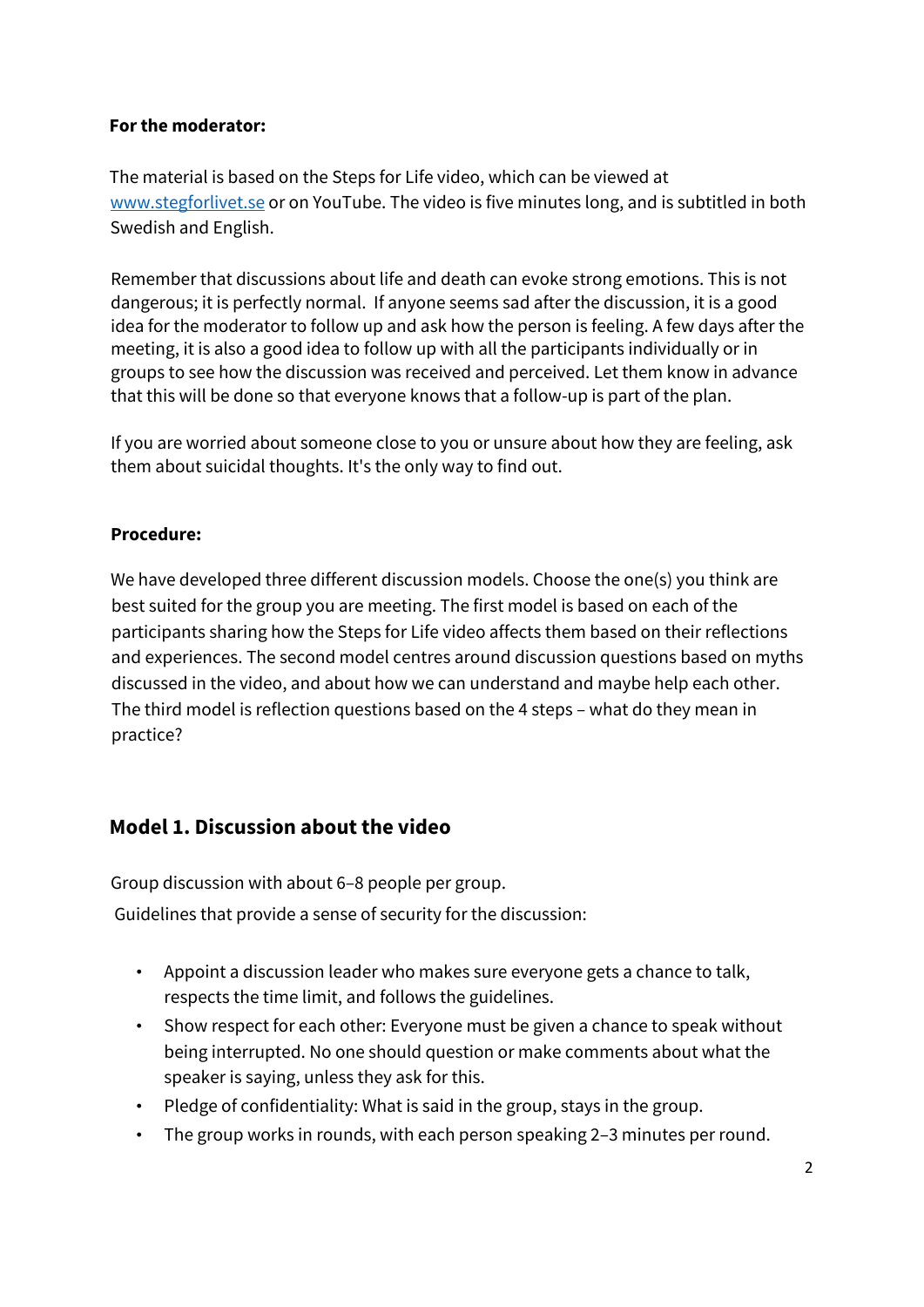Follow these steps:

- Round of introductions, if necessary.
- Go through the guidelines of the discussion.
- Watch the video together.
- Divide into discussion groups, and appoint a discussion leader for each group.
- Then do one round per question, with each person giving their answer.
- Question 1: Describe a feeling or mood that the video evoked in you. Please provide your reasons.
- Question 2: Was there any scene in the video that struck you in particular? Please provide your reasons.
- Question 3: Was there any character in the video that struck you in particular? Please provide your reasons.
- After the three rounds, the floor is open to anyone who wishes to answer (max. 10– 15 minutes): How did it feel to share your thoughts with the group? Does anyone want to comment on anything someone spoke about? What did you learn from the discussion – any reflections, insights?
- Closing: Remind everyone about the pledge to keep things confidential, and that everyone has contributed a precious gift in the form of their story.

# **Model 2. Beehives – discussion about myths based on the video**

Group discussion in beehives, with 2–4 people per hive, starting and ending as a whole group.

Guidelines that provide a sense of security for the discussion:

- Show respect for each other: Everyone must be given a chance to speak without being interrupted.
- The leader is responsible for ensuring that the hives keep to the maximum time of 2 minutes per participant in the groups. For example, if the beehives are made up of 3 people, the discussion lasts a maximum of 6 minutes.

Myths are created when a subject is sensitive, and we are not very used to talking about it. We call them taboos, and suicide is one of them. But myths often have a grain of truth. What is true and what is false in the following statements about suicide?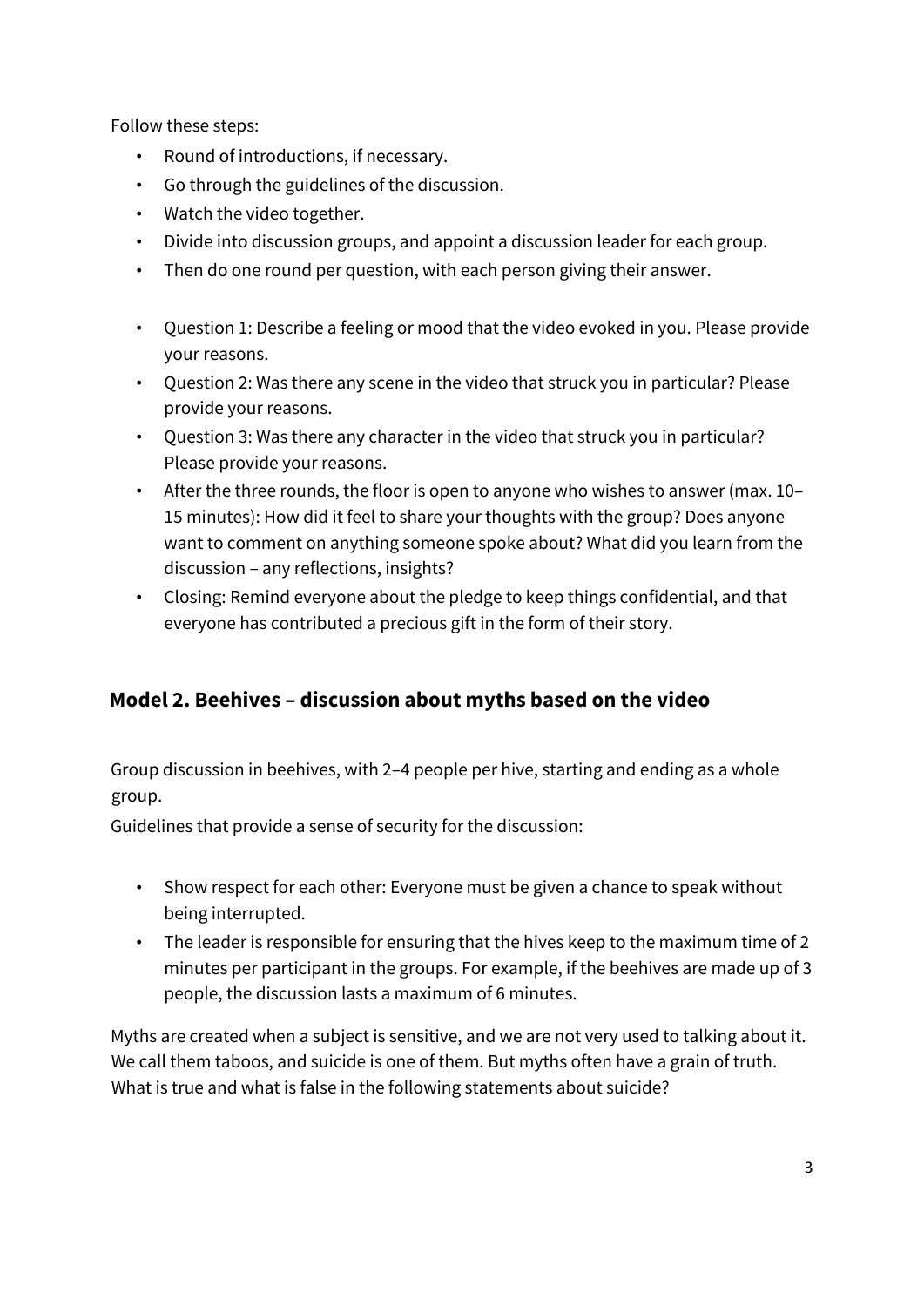Follow these steps:

- Begin by informing the group about myths and that they should talk about them in beehives, i.e. in small groups of 2–4 people, where they are sitting.
- Watch the video.
- Assign one myth per group (i.e. beehive). Depending on the size of the group as a whole, it may be necessary to assign the same myth to more than one beehive.
- Discuss the myths in the beehives.
- Then go through one myth at a time, one group at a time, letting each group say what they talked about and what they came up with. Let the group speak freely when talking about their reasoning. Contribute with facts as outlined in the commentary for each myth. Current statistics and facts on suicide and suicide prevention can be found on the websites on the last page.

### **Myths: True or false about suicide?**

1. **"You can never help someone who is considering suicide. Once they have made up their mind, you can't change it."** 

Answer: – False: 85–90% of people who attempt suicide die of completely different causes. BUT we cannot be with a person all the time. It is hard to know how serious the situation is. Ask questions and encourage the person to talk about how they are feeling. What usually helps them get back on their feet? Refer to the four steps. Did you see anyone in the video offering help? Who? What does Moa mention in the video?

# 2. **"You can tell if a person is considering suicide."**

Answer: – False: It is usually not visible from the outside. We are all very good at keeping our mask on. You have to ask the person how they are feeling and whether they are having suicidal thoughts. BUT: Sometimes we can see signs that the person is giving up, such as talking about hopelessness, loneliness or death, or withdrawing or being angry and irritable a lot of the time. Did you see or hear any signs like these in the video?

#### 3. **"A person who talks about suicide will not take their own life."**

Answer: – False: We can never know whether a person will go from thought to action. We should instead view all communication about suicide as a cry for help and take it seriously. When someone talks about their thoughts or plans, it makes it easier for us to offer help and support. If a person survives a suicide attempt, it should be seen as a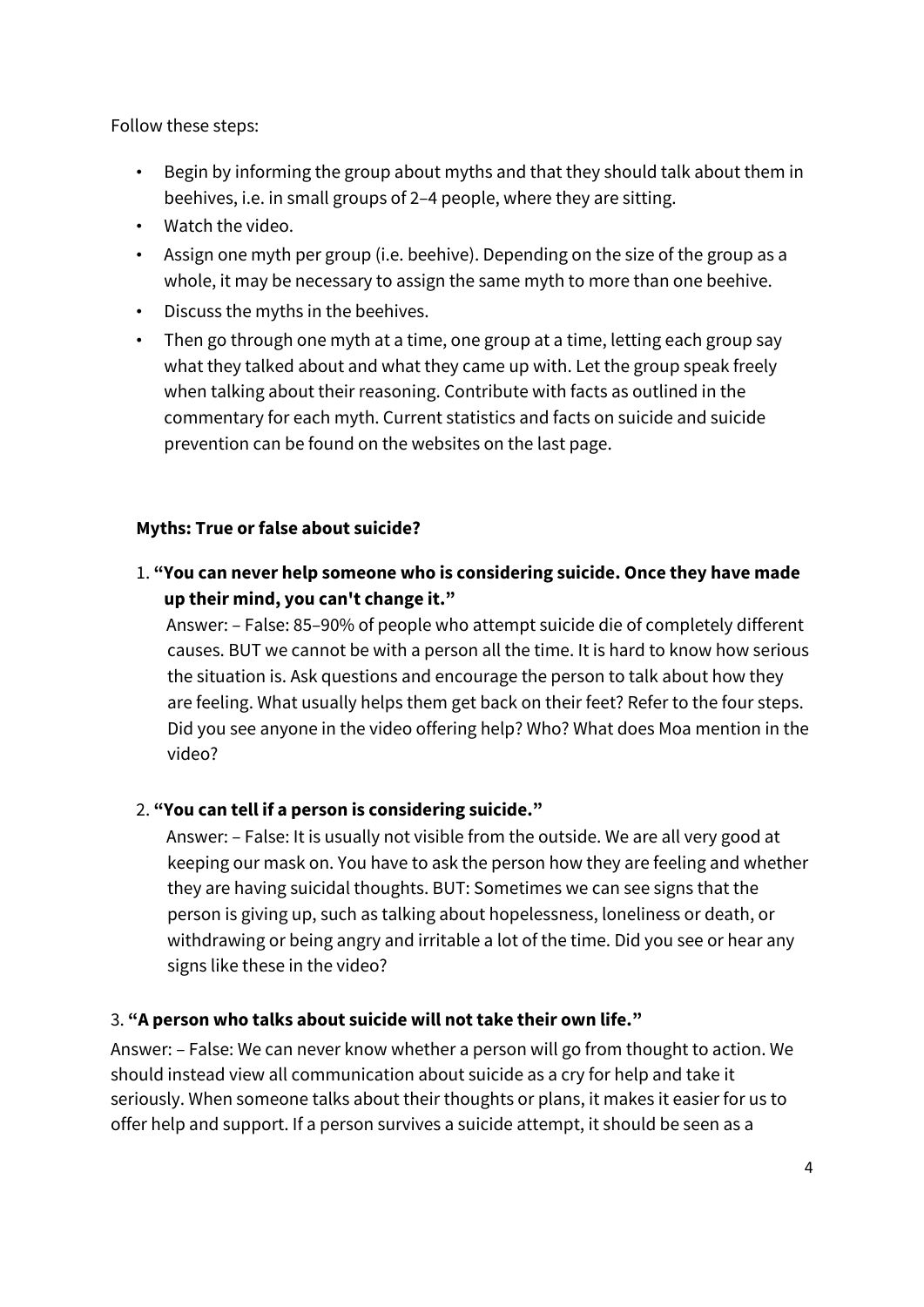traumatic event even if the person was not seriously injured. Always see it as a cry for help from a desperate person and offer your support.

#### 4. **"Anyone who thinks about suicide wants to die."**

Answer: – False: The person rarely wants to die, but the situation is sometimes so overwhelming that they cannot take it anymore and see no other solution. BUT: The will to live is high and constant, while the desire to die is often sudden and short-lived, as in a crisis. So, staying with the person is often helpful. Support them in seeking help from, for example, school health services, occupational health services or a healthcare centre. ALWAYS call 112 in an emergency situation.

#### 5. **"Talking about suicide is contagious."**

Answer: – False and true: Compassionately and respectfully asking a person if they are thinking about suicide will not give them ideas to take their own life. BUT: Talking about it romantically or positively can trigger suicidal thoughts in a fragile person who has already thought about ending their life.

#### 6. **"It is too hard to help a person who I suspect is considering suicide."** Answer:

False: Sometimes it is hard – the person may be facing great difficulties. But we know that people who have been suicidal have found it a great help to have someone in their life who stayed, listened and validated their feelings and experiences. This has actually saved lives. Small things can often make a big difference. BUT the person may also need urgent help from the healthcare system. If you suspect that is the case, stop and call 112, or go with them to a psychiatric emergency room. What forms of help does Moa mention in the video?

#### **Model 3. Reflect on the 4 steps and what they can mean in practice**

Group discussion in small or large groups. The discussion can be split up and conducted in multiple sessions if there is a need to delve deeper.

Guidelines that provide a sense of security for the discussion:

Group discussion with 3–8 people per group.

- Appoint a discussion leader who makes sure everyone gets a chance to talk, respects the time limit, and follows the guidelines.
- Show respect for each other: Everyone must be given a chance to speak without being interrupted. No one should question or make comments about what the speaker is saying, unless they ask for this.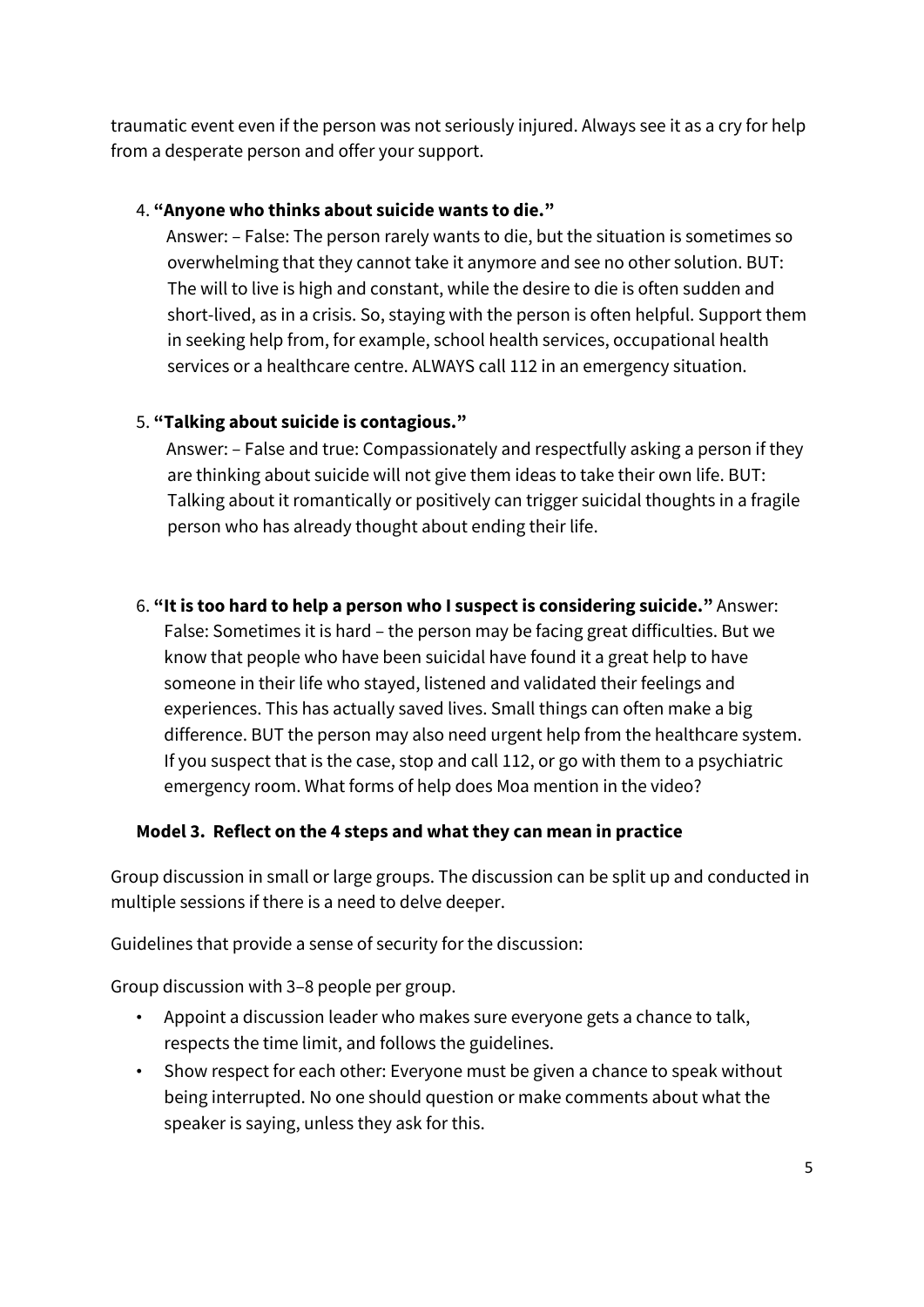- Pledge of confidentiality: What is said in the group, stays in the group.
- The group works in rounds, with each person speaking 2–3 minutes per round.

Follow these steps:

- Round of introductions, if necessary.
- Go through the guidelines of the discussion.
- Watch the video together and ask the participants to read through the four steps in the leaflet or poster individually.
- Divide into discussion groups and appoint a discussion leader for each group.
- Then perform one or more rounds for each step.
- Let the group speak freely after each round, so the exercise is more dynamic and feels more like a conversation.

The Steps for Life campaign is based on 4 steps to take when we are worried about someone close to us. Reality is, of course, more complex and challenging, and it can be difficult to know what to say and do to move forward in a conversation with someone who may not want to talk, or who expresses a strong wish to die, for example.

Examples of questions to ponder and reflect on:

#### **Step 1 – Make contact**

How do we make contact and approach a person we are worried about? – Give suggestions on how to make contact. Are there times that are not suitable for talking about difficult topics? What does it take for someone to have the courage to open up to us?

#### **Step 2 – Listen**

What does it mean to listen to another person? What conditions are needed for good listening and conversation? Are there times when you have felt seen and heard? How did it feel?

#### **Step 3 – Ask about suicidal thoughts**

Are there other examples of how we can talk about and ask questions about suicidal thoughts? If the person clearly expresses suicidal thoughts, how can we ask about the severity of the situation? Is there anything that should not be said? Conversations about death can evoke strong emotions, including in the person who wants to help. How can we take care of and soothe ourselves so that the situation is as safe as possible?